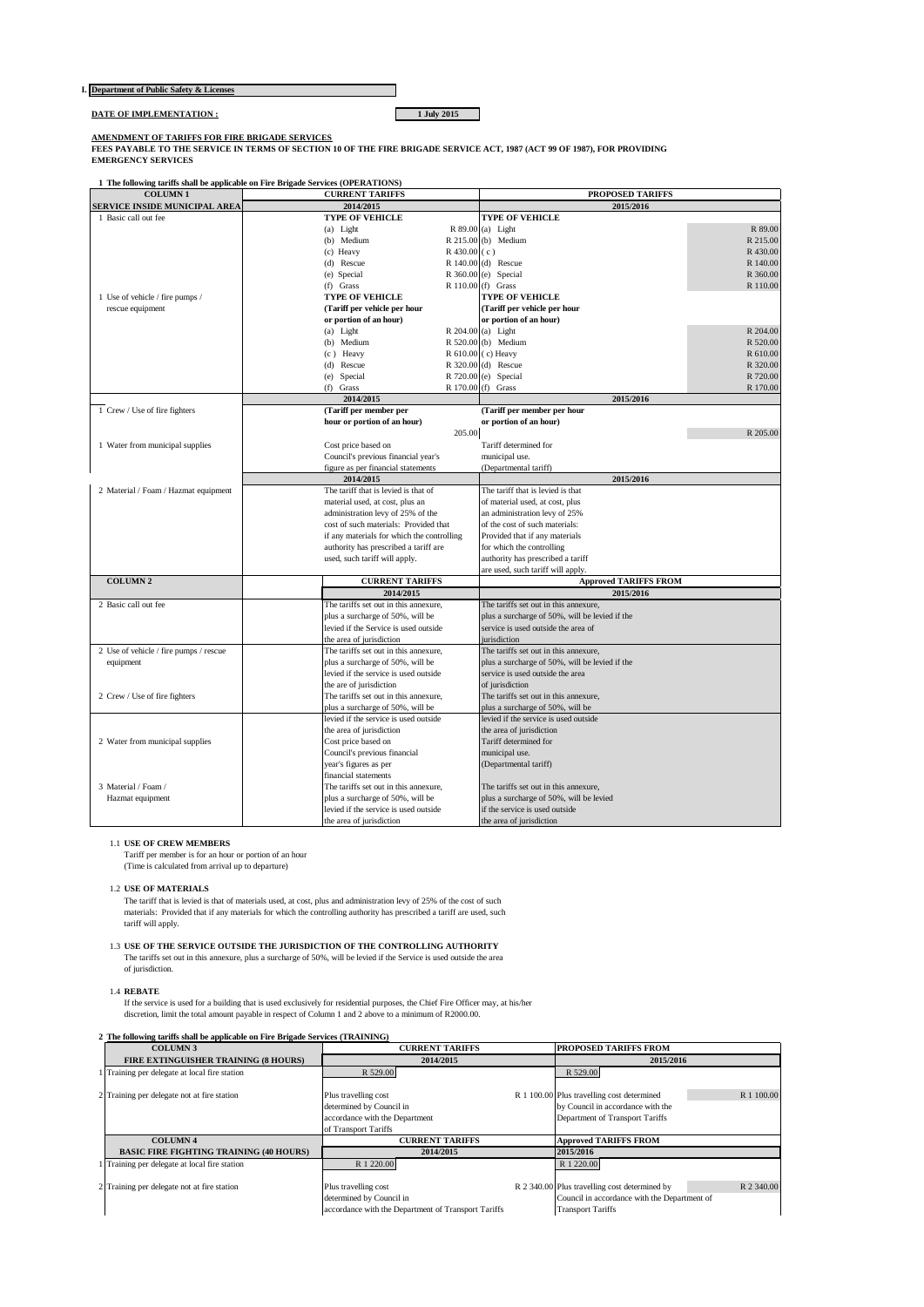# 3 **The following tariffs shall be applicable on Fire Brigade Services (STORAGE, USE AND HANDLING OF HAZARDOUS SUBSTANCES)**

|                                                      | <b>CURRENT</b>      | <b>Approved TARIFFS</b> |
|------------------------------------------------------|---------------------|-------------------------|
| <b>COLUMN 5</b>                                      | <b>TARIFFS</b>      | <b>FROM</b>             |
| <b>DESCRIPTION</b>                                   | <b>TARIFFS FROM</b> |                         |
|                                                      | 2014/2015           | 2015/2016               |
|                                                      | Yearly              | Yearly                  |
| Dry-cleaning room (EACH)                             | R 360.00            | R 360.00                |
| 2 Mixing room (EACH)                                 | R 360.00            | R 360.00                |
| 3 Spray room (EACH)                                  | R 360.00            | R 360.00                |
| Carbide store (EACH)                                 | R 360.00            | R 360.00                |
| 5 Liquid petroleum gas installations (EACH)          | R 360.00            | R 360.00                |
| Group 1: Explosives - Fire works                     | R 300.00            | R 300.00                |
| 7 Group II: Gas                                      |                     |                         |
| 7 Not more than 600kg                                | R 300.00            | R 300.00                |
| 7 600kg but not more than 9000kg                     | R 450.00            | R 450.00                |
| 7 9000kg but not more than 100 000kg                 | R 720.00            | R 720.00                |
| 7 Bulk Depot - more than 100 000kg                   | R 2 150.00          | R 2 150.00              |
|                                                      |                     |                         |
| 8 Group III: Flammable liquids                       |                     |                         |
| 8 Capacity up to and including 2.300 liters          | R 300.00            | R 300.00                |
| 8 Capacity from 2,301 liters to 4,500 liters         | R 370.00            | R 370.00                |
| 8 Capacity from 4,501 liters to 23,000 liters        | R 510.00            | R 510.00                |
| 8 Capacity from 23,001 liters to 100 000 liters      | R 720.00            | R 720.00                |
| 9 Capacity from 100 001 liters to 200 000 liters     | R 860.00            | R 860.00                |
| 9 Bulk Depot - more than 200 000 liters              | R 2 150.00          | R 2 150.00              |
|                                                      |                     |                         |
| 9 Grot Flammable solids                              | See point $8(5)$    | See point $8(5)$        |
| 10 Group V: Oxidizing agents and organic peroxides   | See point $8(5)$    | See point $8(5)$        |
| 11 Group VI: Toxic / Infective substances            | See point 8(5)      | See point $8(5)$        |
| 12 Group VII: Radio active                           | See point $8(5)$    | See point $8(5)$        |
| 13 Group VIII: Corrosive / caustic substances        | See point $8(5)$    | See point $8(5)$        |
| 14 Group IX: Miscellaneous substances                | See point $8(5)$    | See point $8(5)$        |
| 15 Transfer of certificate of registration or permit | R 510.00            | R 510.00                |
| 16 Duplicate document                                | R 680.00            | R 680.00                |
| 17 Payment of yearly fees                            |                     |                         |

17 Payment of yearly fees

17 For the issue of every certificate of registration or permit the yearly charges shall be as prescribed in this schedule: Provided that if liability to pay charges arises on or after 01 July in a year, the charges payabl

17 For the annual renewal of a certificate of registration or permit, the charges ahll be as prescribed in this schedule.

# 4 **The following tariffs shall be applicable on Fire Brigade Services on TARIFF OF CHARGES IN RESPECT OF INSPECTION OF VEHICLES TRANSPORTING HAZARDOUS SUBSTANCES**

| <u>Lettre eta Tivania ont ing hazando os sedstanek</u>                              |                     |                         |
|-------------------------------------------------------------------------------------|---------------------|-------------------------|
|                                                                                     | <b>CURRENT</b>      | <b>Approved TARIFFS</b> |
| <b>COLUMN 6</b>                                                                     | <b>TARIFFS</b>      | <b>FROM</b>             |
| <b>DESCRIPTION</b>                                                                  | <b>TARIFFS FROM</b> |                         |
|                                                                                     | 2014/2015           | 2015/2016               |
|                                                                                     | Yearly              | Yearly                  |
| 1 Road tank trailer                                                                 | R 370.00            | R 370.00                |
| 2 Motor vehicle, other than a road tank trailer, design to be used for the          | R 370.00            | R 370.00                |
| conveyance of hazardous substances in excess of the amount permitted                |                     |                         |
| 3 Any vehicle, other than a motor vehicle or a road tank trailer, design to be used | R 370.00            | R 370.00                |
| for the conveyance of hazardous substances in excess of the amount permitted        |                     |                         |

# 5 **The following tariffs shall be applicable on Fire Brigade Services on TARIFF OF CHARGES IN RESPECT OF FIRE PREVENTION**

| <b>INSPECTIONS CARRIED OUT ON PREMISES</b> |                     |                         |
|--------------------------------------------|---------------------|-------------------------|
|                                            | <b>CURRENT</b>      | <b>Approved TARIFFS</b> |
| <b>COLUMN 7</b>                            | <b>TARIFFS</b>      | <b>FROM</b>             |
| <b>DESCRIPTION</b>                         | <b>TARIFFS FROM</b> |                         |
|                                            | 2014/2015           | 2015/2016               |
|                                            | Yearly              | Yearlv                  |
| 1 Per Fire Prevention Inspection           | R 340.00            | R 340.00                |

### 6 **The following tariffs shall be applicable on Fire Brigade Services on TARIFF OF CHARGES IN RESPECT OF APPLICATION FOR POPULATION CERTIFICATES ON PREMISES**

|                          | <b>CURRENT</b>      | <b>Approved TARIFFS</b> |
|--------------------------|---------------------|-------------------------|
| <b>COLUMN 8</b>          | <b>TARIFFS</b>      | <b>FROM</b>             |
| <b>DESCRIPTION</b>       | <b>TARIFFS FROM</b> |                         |
|                          | 2014/2015           | 2015/2016               |
|                          | Yearly              | Yearlv                  |
| 1 Population certificate | R 680.00            | R 680.00                |
|                          |                     |                         |

7 **The following tariffs shall be applicable on Fire Brigade Services on TARIFF OF CHARGES IN RESPECT OF REGISTRATION TO INSTALL AND MAINTAIN FIRE FIGHTING EQUIPMENT**

|                                                               | <b>CURRENT</b>      | <b>Approved TARIFFS</b> |
|---------------------------------------------------------------|---------------------|-------------------------|
| <b>COLUMN9</b>                                                | <b>TARIFFS</b>      | <b>FROM</b>             |
| <b>DESCRIPTION</b>                                            | <b>TARIFFS FROM</b> |                         |
|                                                               | 2014/2015           | 2015/2016               |
|                                                               | Yearly              | Yearly                  |
| 1 Certificate to install and maintain fire fighting equipment | R 280.00            | R 280.00                |

# 8 **GENERAL DIRECTIVES FOR THE PAYMENT OF THE ABOVE FEES**

- 1 All certificates of registration, certificates of fitness and/or spraying permits will be valid for twelve calendar<br>months. A written application for the renewal of the certificate or permit must reach the Service at lea month prior to the expiry thereof.
- 2 When application is made for registration, the appropriate application form, correctly completed in full, must be accompanied by the prescribed fees.
- 3 All the appropriate application forms are available from the Service and must be completed in full, where applicable, is duly signed.
- 4 If, for whatever reason, the Service rejects an application for any certificate of registration, certificate of fitness or any permit, the applicant must, within 14 days (excluding weekends and public holidays) of the da corrective steps to ensure that the document in question is issued at no additional cost, failing which the applicant must pay the prescribed fees again.
- 5 a. The tariff for premises that are liable for registration in respect of column 5 (point 9 to 14), or a combination of them, will be a single fee of R672.00, irrespective of the combination of items: Provided that such combination applies to one premises and is under the same control. R 740.00

| 2015/2016 |
|-----------|
|           |
| R 740.00  |